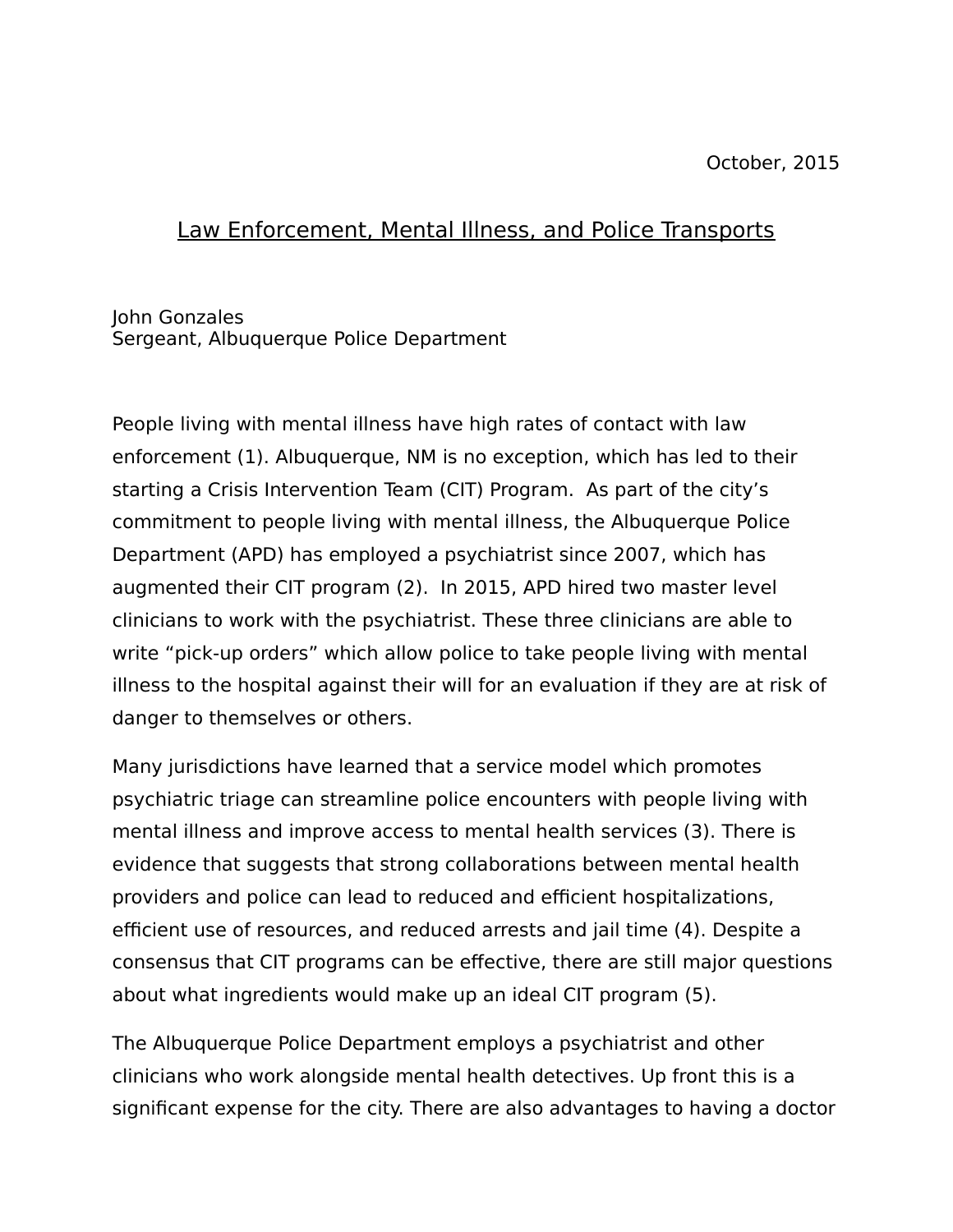and other clinicians within the Crisis Intervention Team program. One such advantage is efficient hospitalization rates, meaning when the detectives working with a doctor take a person living with mental illness to the hospital, there will likely be an admission.

Efficient hospital admission rates can help avoid unnecessary transports. The APD's psychiatrist tracks field contacts made each month with people living with mental illnesses. These records are put into a spreadsheet and submitted to the Crisis Intervention Unit Sergeant. One of the variables tracked is the number of "Pick-up" orders (certificates for evaluation) and hospital transports that the doctor initiates each month. These pick-up orders obligate the police to take a person to a hospital, and in turn obligate the hospital to conduct a psychiatric evaluation, which may or may not lead to an inpatient hospitalization. The psychiatrist's records were reviewed from October 2014 – October 2015; during this time, 15% of people evaluated by the psychiatrist in the field were brought to the hospital, and of those, 89% were admitted. The people evaluated in the field who don't need hospitalization are provided follow up and resources.

Having efficient hospital admission rates reduces the potential trauma associated with hospital transports, which include handcuffing the person living with mental illness. Other benefits of efficient hospital admissions are reduced burden on the emergency room staff, reduce need to call field officers for transport, better rapport with consumers, and increases in collaboration with providers and the community as a whole. The process also allows the doctor to guide and teach the detectives about mental illness and the subtleties of psychiatric hospital admissions. Overall, having a psychiatrist and other clinicians in a mental health unit can be beneficial to the police department, the community, and the patients who come into contact with law enforcement.

References: